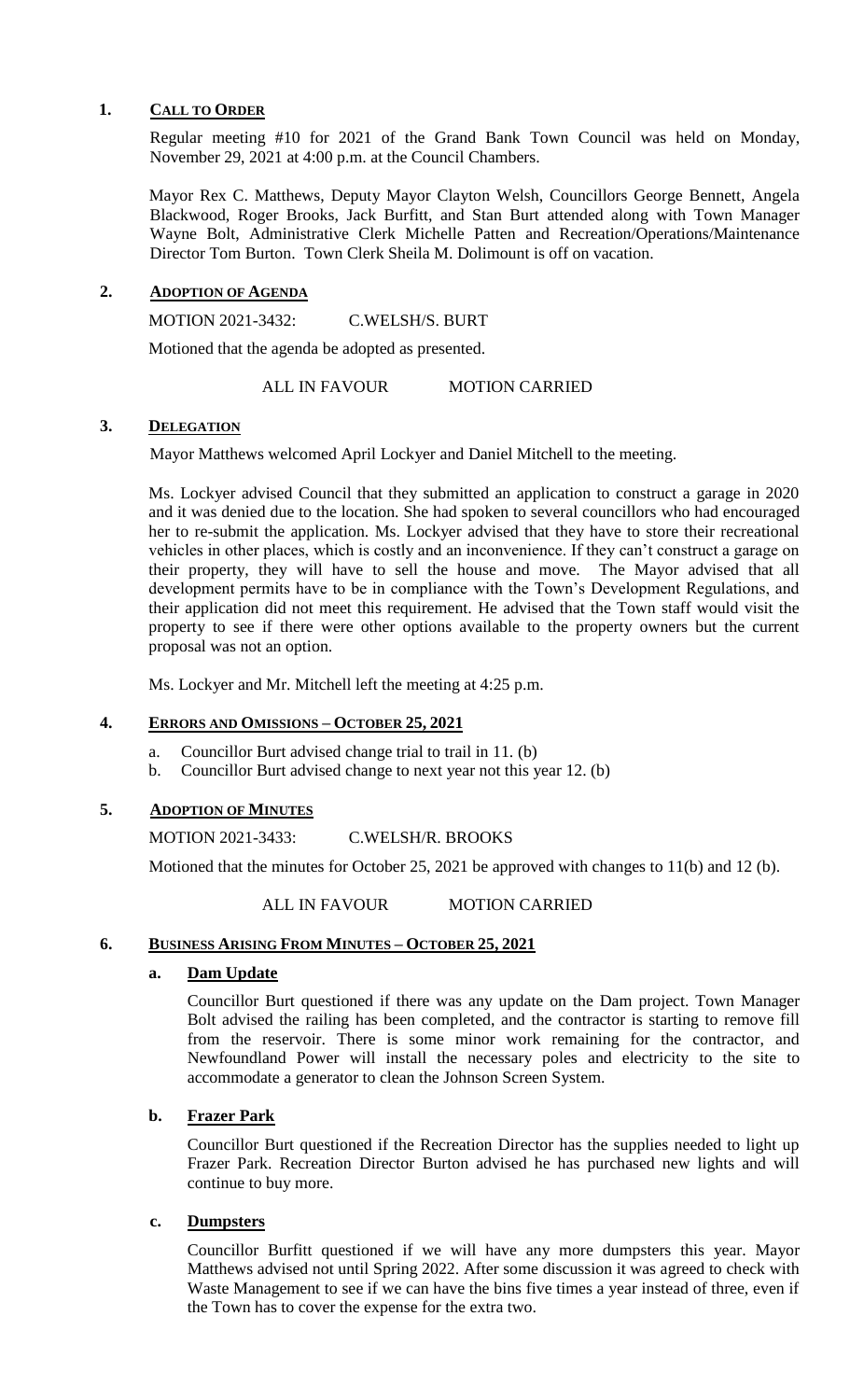# **d. Nature Trail Signage**

Councillor Brooks questioned when the signs would be place at the Nature Trail. Town Manager Bolt advised in the Spring including more receptacles for dog poop.

## **7. INCOMING CORRESPONDENCE FOR ACTION**

## **a. Municipal Assessment Agency (MAA)**

Received a letter advising that the deadline to return the ballots for the MAA Board Election is December 16, 2021.

## **b. Community Sector Council**

Received an email regarding funding opportunities for the Seniors' Social Inclusion Initiative.

## **c. Recreate Consulting Services**

Received an email regarding Provincial Funding Opportunities; "Age-friendly Newfoundland and Labrador Communities Program", and the "Community Healthy Living Fund".

## **8. INCOMING CORRESPONDENCE FOR INFORMATION**

## **a. Early Learning and Child Development Division – Dept. of Education**

Received an email regarding the Child Care Capacity Funding Initiative.

## **b. Office of the Information and Privacy Commissioner**

Received a copy of the updated guidance section 33 – Information from a Workplace Investigation.

## **c. Professional Municipal Administrators (PMA)**

Received a letter regarding the importance of professional development and training for administrative staff.

# **d. RJG Construction Ltd.**

Received a letter from RJG regarding the use of Louis Hill, and the Old Seaking Building Site for the duration of the wharf reconstruction project. This project is expected to be completed by November 20, 2023. Deputy Mayor Welsh asked was it okay to dump materials at Louis Hill and would it be cleaned up after. Town Manager Bolt advised there was an agreement with the company to ensure the site is returned to its natural state.

## **e. Burin Peninsula Regional Service Board**

Received a letter advising the household waste rate will increase from \$170.00 to \$180.00 per year.

# **f. Department of Environment and Climate Change**

Received a letter regarding a public consultation on the Drinking Water Safety Action Plan.

## **g. Municipal Assessment Agency**

Received an update on the Agency.

# **h. Department of Municipal and Provincial Affairs**

- \* Received an email looking for feedback on possible changes to the Lottery Licensing Regulations.
- Received a congratulations letter to the newly and re-elected councillors.

# **i. Town of Fortune**

Received a copy of a letter of concern sent to the RCMP by the Town of Fortune regarding the closure of the detachment in Grand Bank.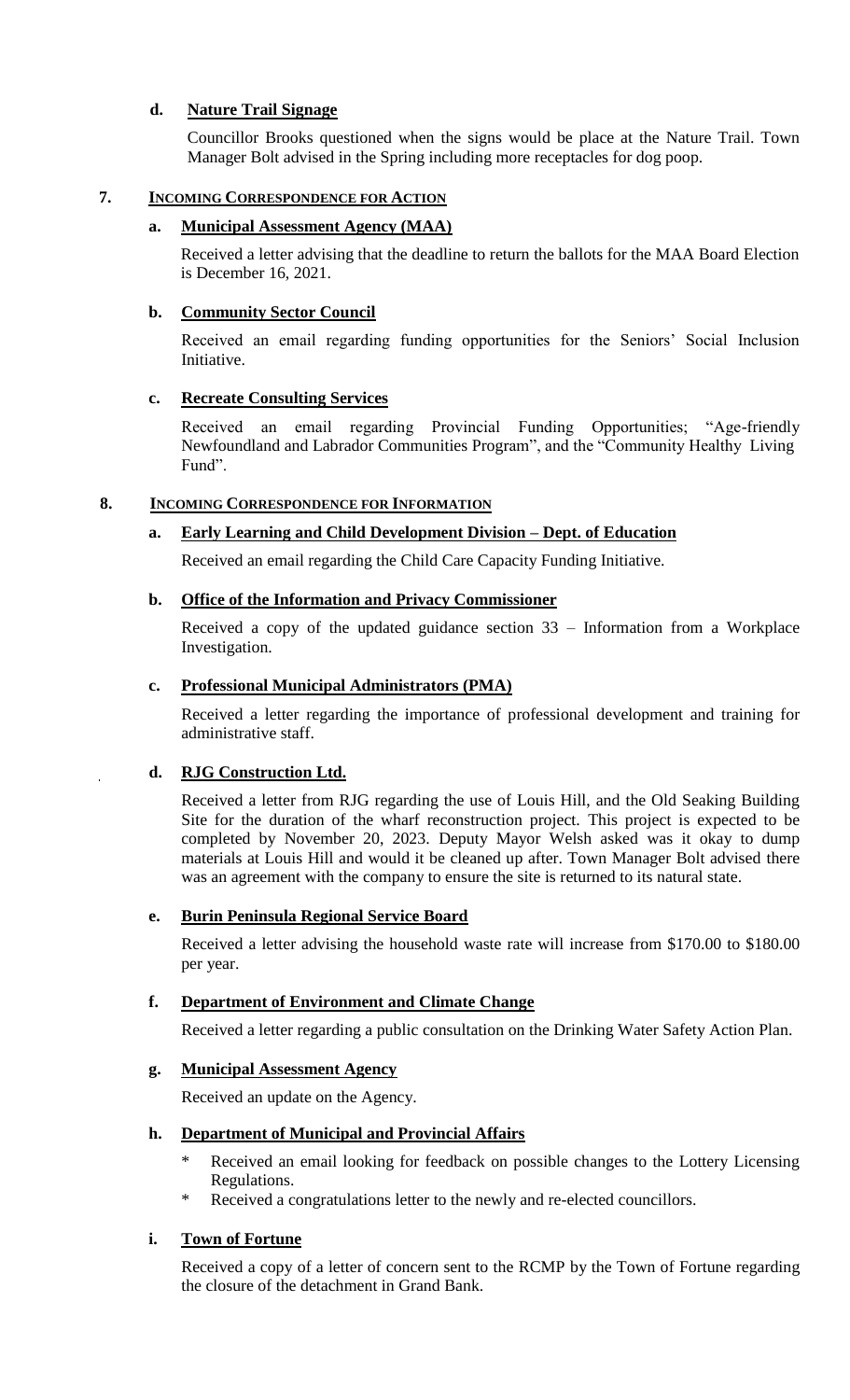## **j. Department of Industry, Energy and Technology**

Received an email regarding Aquaculture Employment on the Burin Peninsula.

## **9. COMMITTEE REPORTS**

### **a. Finance Committee**

Councillor Stan Burt, Committee Chairperson, presented a written report of a meeting the Committee held on November 23, 2021.

#### MOTION 2021-3434: S. BURT/J. BURFITT

Motioned that the Finance Committee report of November 23, 2021 be approved as presented.

ALL IN FAVOUR MOTION CARRIED

#### MOTON 2021-3435: S. BURT/R. BROOKS

Motioned that the Town of Grand Bank submit its Capital Investment Plan to the Department of Municipal and Provincial Affairs for Gas Tax Funding in the amount of \$24,526.00 for upgrades to the chlorination system with the following:

- 1. Supply & Install Two (2) New Chlorine Vacuum Regulators.
- 2. Supply & Install One (1) New Vacuum Switchover Module.
- 3. Supply & Install One (1) New Chlorine Ejector Assemblies.
- 4. Supply & Install One (1) New Chlorine Cylinder Weigh Scale.

### ALL IN FAVOUR MOTION CARRIED

## MOTION 2021-3436: S. BURT/C. WELSH

Motioned that the Town of Grand Bank`s 2022 Balanced Budget of \$2,845,337 along with the recommended tax rates, be adopted as presented. Budget and tax rates schedule attached.

ALL IN FAVOUR MOTION CARRIED

#### **b. Development Committee**

Councillor Roger Brooks, Committee Chairperson, presented a written report of a meeting the Committee held on November 23, 2021.

## MOTION 2021-3437: R. BROOKS/G. BENNETT

Motioned that the Development Committee report of November 23, 2021 be approved as presented.

ALL IN FAVOUR MOTION CARRIED

## **c. Grand Bank/Fortune Ambulance**

Councillor Jack Burfitt, Committee Co-Chairperson, presented a written report of a meeting the Committee held on August 20, 2021.

MOTION 2021-3438: J. BURFTT/S. BURT

Motioned that the Grand Bank/Fortune Ambulance report of August 20, 2021 be approved as presented.

ALL IN FAVOUR MOTION CARRIED

## **7. OLD BUSINESS**

## **11. NEW BUSINESS**

## **a. Water Issue**

Mayor Matthews advised that Fortune will have a bigger demand on their water system from the Plant should OCI be successful in obtaining a larger quota for Ocean Perch. Therefore, our water supply could be used more and therefore the quality of the Town's water must be improved for drinking. Mayor Matthews suggested the Town could purchase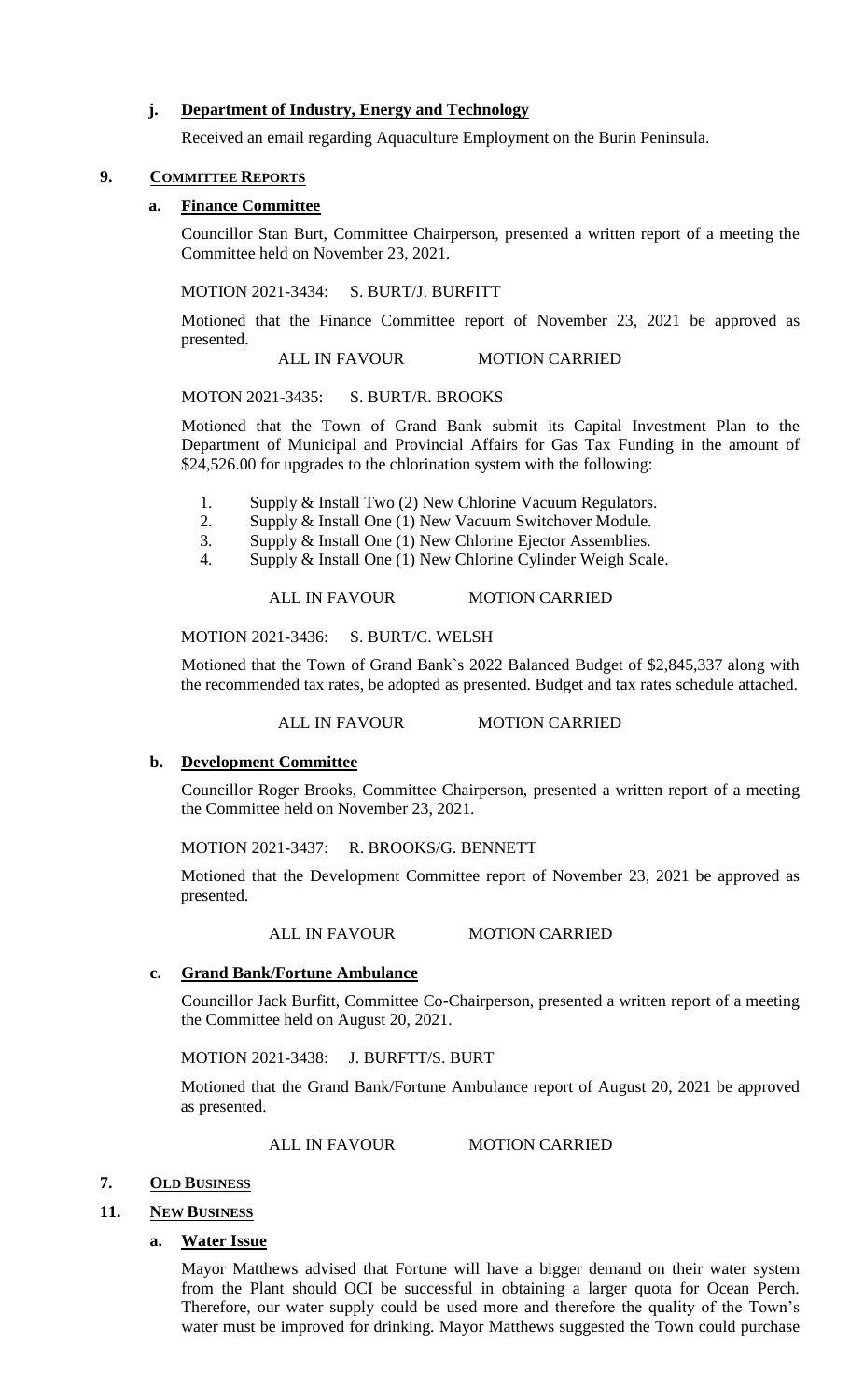a drone to fly in over the dam area to patrol the watershed area to protect it from the cutting of wood, and the indiscriminate use of ATV's in the area. The destruction of the environment in this area is the major cause of discoloration in the Town's water supply system. Deputy Mayor asked if Travis Parsons could use his drone to view the area? Councillor Blackwood advised that people have to be aware of the use of drones; there are rules and regulations when using those machines that have to be followed.

## **b. Fire Works – New Years Eve**

Town Manager Bolt to check on ordering fire works for New Years Eve.

### **c. Covid-19 Vaccination Policy**

Mayor Matthews advised that the Town requires a new Covid-19 Policy to ensure Employees, Councillors and Volunteers with the Town are fully protected against the Covid-19 virus.

# **POLICY #81 SUBJECT: COVID-19 VACCINATION POLICY – POLICY #81**

All councillors, employees, and volunteers with the Town of Grand Bank are required to be fully vaccinated by December 17, 2021. Any Councillor, Employee, or Volunteer, (Fire Department, Heritage Committee, Special Events Committee, Recreation Commission, Come Home Year Committee, etc.) with the Town of Grand Bank, who is not fully vaccinated by December 17, 2021 will be placed on leave of absence for four months without pay or remuneration where applicable. In order to return to their position with the Town, or Committees of the Town, they must provide proof of full COVID-19 vaccination by means of a paper record or a VaxPass.

The only exemption to the above is a person who has an approved medical exemption.

Any new hires, new councillors, or new volunteers would have to provide proof of full COVID-19 vaccination before they assume the role of their new position.

Proof of full COVID-19 vaccination would have to be presented to the person's Management Personnel, Fire Chief or Chairperson.

After four months of leave, if the person still doesn't have full COVID-19 vaccination or an approved medical exemption, they will be considered terminated from their employment position or volunteer position with the Town.

MOTION 2021-3439: C.WELSH/G. BENNETT

Motioned that the Town of Grand Bank approve Policy #81 as presented.

ALL IN FAVOUR MOTION CARRIED

#### **d. Come Home Year 2022**

Mayor Matthews advised that we will have a Come Home Year 2022 in keeping with the Province's plans. The Town will email residents to see who would like to join a Come Home Year committee to proceed with the planning of the event.

#### **12. COUNCILLORS FORUM**

## **a. Emergency Plan – Fire Department**

Mayor Matthews advised the Town will construct a plan to ensure the Fire Department has adequate food and drinks when they are in a prolonged emergency situation to ensure they are hydrated and have food to sustain their presence at the scene.

## **b. Waterfront**

Councillor Brooks presented a picture of the waterfront in Port Aux Basque as an idea for our waterfront.